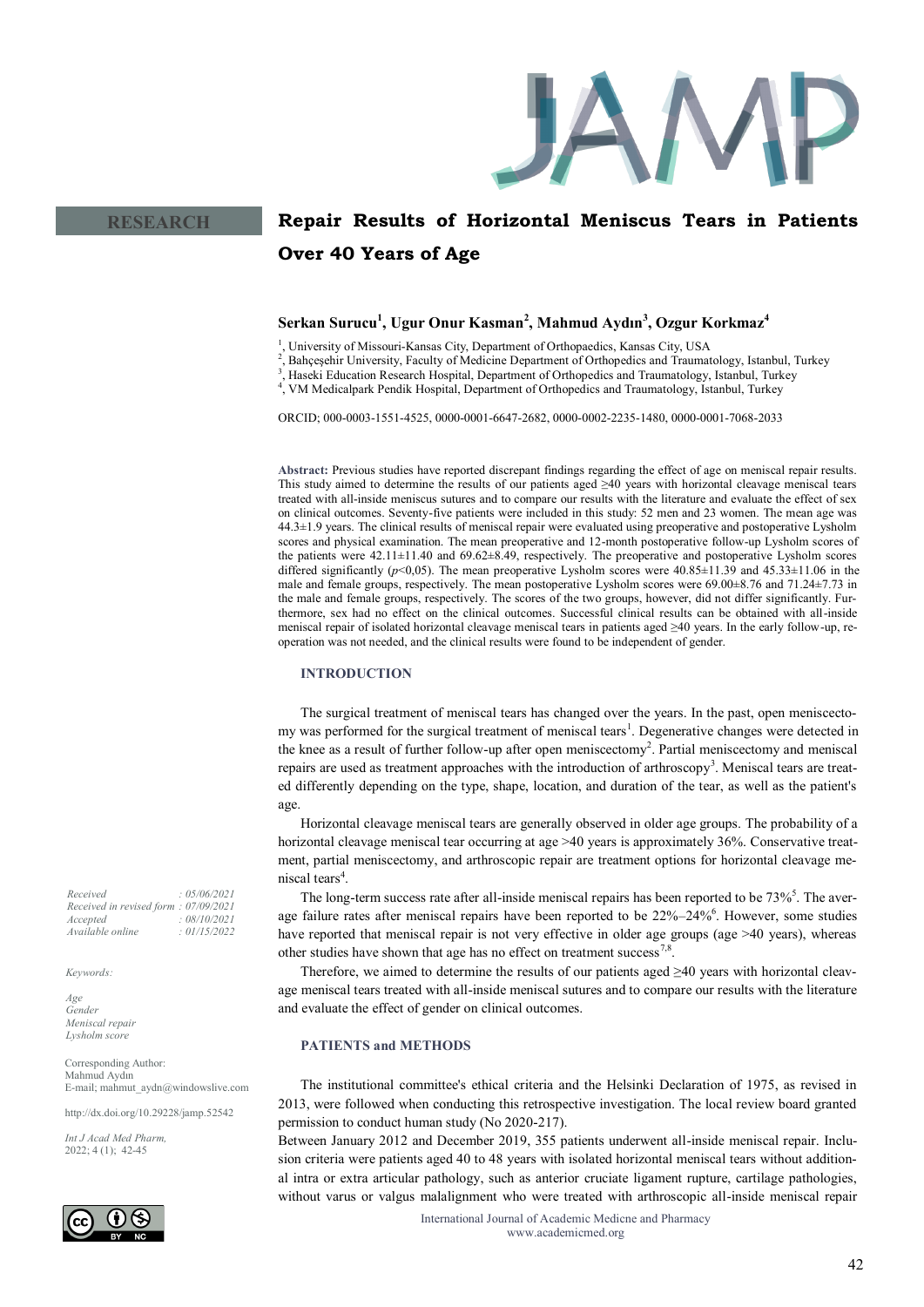and had a follow-up period of >12 months. Patients with Lysholm scores in the preoperative and postoperative were included in the study. Exclusion criteria were as follows: additional anterior cruciate ligament injury, stage 2 and higher cartilage pathologies, previous knee surgery, smokers, patients with a horizontal tear smaller than 1 cm and concomitant knee pathology. Patients with <12 months of follow-up and those with missing Lysholm scores were also excluded. Magnetic resonance imaging was performed in all patients to evaluate meniscal tears and additional pathologies before treatment. However, the diagnosis of meniscal tear was determined arthroscopically, not radiologically.

#### *Surgical Technique and Postoperative Care*

Arthroscopic all-inside medial meniscal repair was performed. Arthroscopic procedures were performed by two experienced orthopaedic surgeons. Routine anterolateral and anteromedial portals were used in the surgical procedures. All the knee compartments and meniscal tears were examined. All patients had a horizontal tear in the medial meniscus, and all of them were repaired with the all-inside meniscal repair (Figures 1, 3). Meniscal repair was performed with FasT-Fix (Smith & Nephew, Andover, MA) all-inside meniscal repair device in all patients. No additional procedures, such as mechanical abrasion, fibrin clot delivery, augmentation, and use of gelatine hydrogels with fibroblast growth factor 2, were performed. Full weight bearing was not allowed for the treated side for 6 weeks, and exercises were performed with a flexion range of <90°.



**Figure 1:** Degenerative horizontal cleavage meniscal tear



**Figure 2:** All-inside meniscal repair



**Figure 3:** Arthr oscopic view after rep

#### *Evaluation*

All patients were followed up regularly for a minimum of 12 months postoperatively. The clinical results of meniscal repair were evaluated using preoperative and postoperative Lysholm scores and physical examination. Postoperative complications such as infection, deep vein thrombosis, hemarthrosis, arthrofibrosis, and mechanical limitation of the range of motion were evaluated.

## *Statistical Analysis*

The compliance of the data to normal distribution was tested, and the Wilcoxon test, which is a non-parametric version of the paired ttest, was used to compare preoperative and postoperative Lysholm scores, as they were not normally distributed. A paired t-test was used for comparison of preoperative and postoperative Lysholm scores of the male and female groups. Statistical significance was set at  $p<0.05$ , with a confidence interval of 95%.

## **RESULTS**

Among 355 patients, 75 were finally included in the study (52 men (69.33%) and 23 women (31.66%)). The mean age was 44.37±1.93 years, and the mean follow-up period was 21.89±4.49 months. Arthroscopic meniscal repair was performed on the right knee in 48 patients and on the left knee in 27 patients. One all-inside meniscal repair suture was used in 60 patients; 2 sutures, 14 patients; and 3 sutures, 1 patient. Four patients underwent hemarthrosis after surgery. One patient had arthrofibrosis. The hematoma was aspirated in patients with hemarthrosis. Arthroscopic release was performed in the patient who developed arthrofibrosis, and the patient was referred to the physical therapy and rehabilitation clinic in the early period. Table I shows the patient demographics and clinical results. The statistical analysis of the preoperative and postoperative Lysholm scores of the female and male patients showed no significant difference between the two groups (*p*≥0.05) (Table 2).

#### **DISCUSSION**

Our study reported successful clinical results with all-inside meniscal repair of isolated horizontal cleavage meniscal tears in patients aged >40 years. In the early follow-up, re-operation was not needed, and gender did not influence the clinical results.

Vascularity in the periphery of the meniscus in people aged >50 years regresses up to 10%-30%<sup>8</sup>. In elderly patients, the possibility of recovery of the repaired meniscus after meniscal repair is lower than that in younger patients<sup>8</sup>. Horizontal cleavage meniscal tears are nontraumatic tears that are usually seen on a degenerative background and are usually found in older age groups<sup>9</sup>.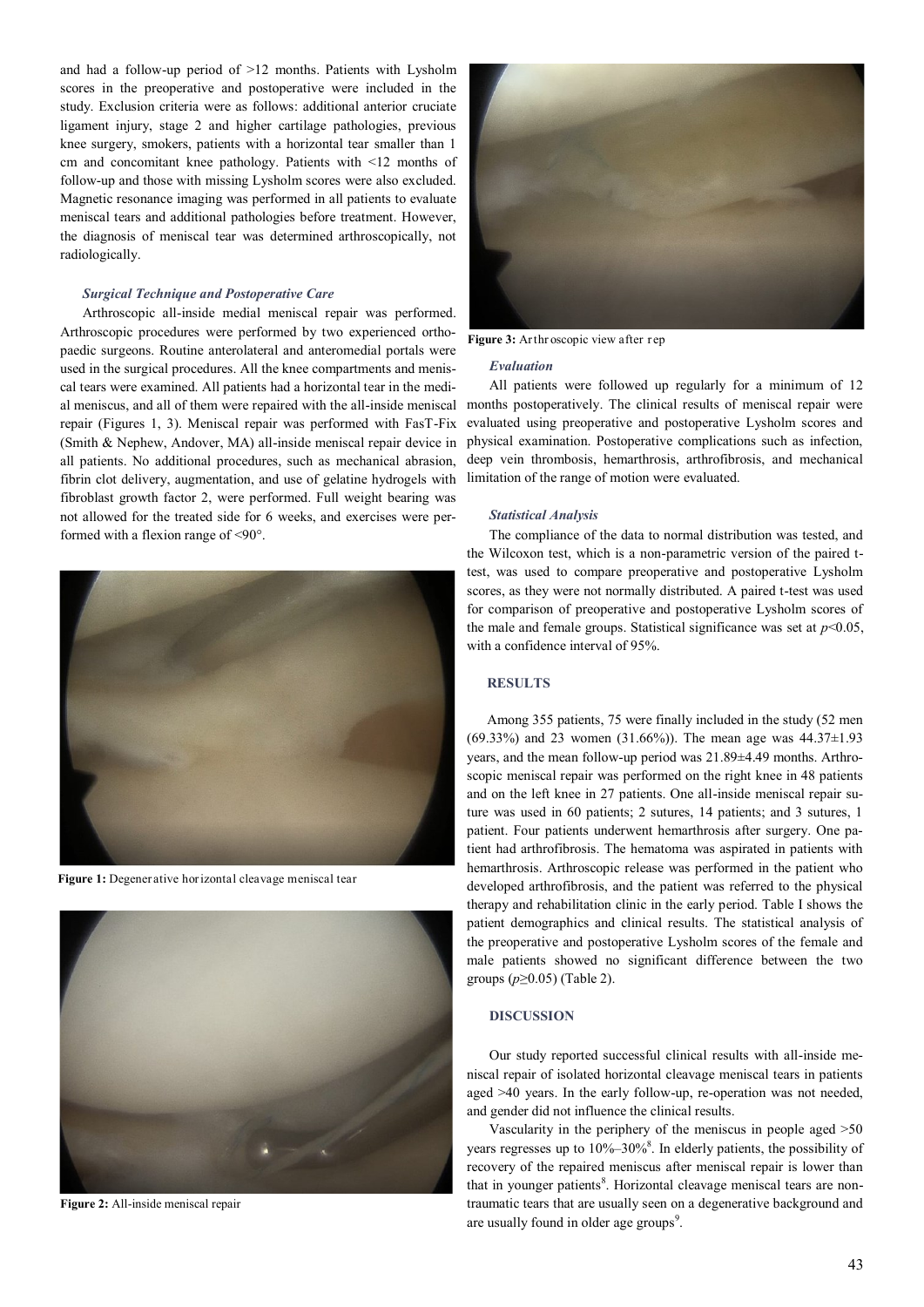#### **Table 1.** Demographic data of patients and clinical results

|                            | Number | Minimum | Maximum | Mean    | Standard deviation |
|----------------------------|--------|---------|---------|---------|--------------------|
| Age (years)                | 75     | 41.00   | 48.00   | 44.3733 | 1.93665            |
| Preop LYHS                 | 75     | 11.00   | 70.00   | 42.1067 | 11.40480           |
| Postop LYHS                | 75     | 37.00   | 80.00   | 69.6267 | 8.49129            |
| Follow-up period (months)  | 75     | 12.00   | 36.00   | 21.8933 | 4.99885            |
| Number of meniscus sutures | 75     | 1.00    | 3.00    | 1.2133  | ,44398             |
| Preop LYHS (female)        | 23     | 11.00   | 68.00   | 40.8    | 11.6               |
| Postop LYHS (female)       | 23     | 42.00   | 80.00   | 69.8    | 8.3                |
| Preop LYHS (male)          | 52     | 11.00   | 70.00   | 42.2    | 11.8               |
| Postop LYHS (male)         | 52     | 37.00   | 80.00   | 69.2    | 8.5                |

LYHS: Lysholm score; Preop: preoperative; Postop: postoperative

**Table 2.** Comparison in post-operative Lyscholm score increases by gender

| Gender |        | Number             | Mean  | Standart deviation | P value |
|--------|--------|--------------------|-------|--------------------|---------|
|        | Male   | 54<br>◡┑           | 28,15 | 1,802              |         |
|        | Female | $\sim$<br>$\sim$ 1 | 25,90 | 13,874             | 0,484   |

tients in this study was  $44.37 \pm 1.93$  years, which is consistent with the age group in which horizontal cleavage meniscal tears on the degenerative background were observed.

Advanced age was thought to be one of the causes of insufficiency after meniscal repair<sup>11</sup>. A recent study on patients aged  $>40$  years and those aged <40 years found that a higher repair failure rate was not detected in patients aged >40 years and the insufficiencies after meniscal repairs were independent of  $age<sup>12</sup>$ .

Good results have been reported for bone marrow stimulation, which can be an additional treatment for horizontal meniscal tears with repair<sup>13</sup>. In this study, additional procedures, such as mechanical abrasion, fibrin clot delivery, augmentation, and use of gelatine hydrogels with fibroblast growth factor 2, were not used for any patient.

Regardless of the age of the athletically active patients, it is recommended to protect the meniscus tissue as much as possible and to repair the meniscus in meniscal tears even with extension to the avascular zones<sup>14</sup>. A previous study reported no difference between the failure rates in patients with similar activity levels before surgical treatment with meniscal repair, and the failure rates were not affected by age. The failure rates were found to be worse in patients with low activity levels, regardless of age<sup>15</sup>.

No difference was found in the early clinical results of patients who underwent meniscectomy and meniscal repair; however, clinical outcomes regressed in patients who underwent meniscectomy in the later follow-up period. The clinical outcomes were better in patients who underwent long-term meniscal repair<sup>16</sup>. Barret et al. reported a success rate of 86.5% in patients aged >40 years who underwent meniscal repair. They found that the results of meniscal repairs performed with the appropriate surgical technique in appropriate meniscal tears were similar to the results achieved in younger patients<sup>17</sup>. Buyukkuscu et al. studied meniscal repairs in patients over the age of 40 and discovered that the patient's functional capacity, the location of the tear, the degree of arthritis in the knee, and the meniscus tissue quality all affect treatment success rates<sup>18</sup>. However, no difference was found between the long-term clinical results of the study in which patients aged >40 years and those aged <40 years were compared and meniscal repair was performed using inside-out meniscus sutures.<sup>12</sup> In our study, all meniscal repairs were performed using all-inside sutures, and early results were good in patients aged ≥40 years. We recommend using an all-inside suture, especially in posterior horn horizontal

Repair results of non-traumatic isolated medial meniscal tears are cleavage meniscal tears, because the possibility of complications is worse than those of other meniscal tears<sup>10</sup>. The mean age of the pa- lower with the use of all-inside sutures and the surgical technique is easier.

> A 5-year follow-up of patients aged ≥40 years showed that although age and meniscal repair were not correlated, early meniscal repair was more inadequate in patients aged ≥40 years than in younger patients<sup>7</sup>. Our average follow-up period was 21 months, and we successfully performed meniscal repair in patients aged ≥40 years.

> Compared to meniscal repairs, isolated partial menisctomies had a reduced rate of reoperation. In the short-term (0–4 years) follow-up, the reoperation rates were as follows: 1.4% after meniscectomy and 16.5% after meniscal repairs; 16.5% need for surgery after meniscectomy in the long-term follow-up (>10 years), and 3.9% after meniscal repair needed 20%<sup>19</sup>. Our study also did not report high rates of reoperation in the early period after meniscal repair.

> After meniscal repair, Zimmerer et al. discovered that the failure rate was considerably higher in female patients<sup>5</sup>. The clinical results of male and female patients also did not differ significantly. As a result of our study the female sex has no effect on the repair results.

> Horizontal cleavage repair can restore contact pressure to nearnormal levels<sup>18</sup>. However, a meta-analysis reported no difference between the outcomes of repaired and non-repaired horizontal meniscal  $\text{tears}^{21}$ . After employing the overlock approach to treat degenerative horizontal tears, Tiftikçi et al. reported improved Lysholm and International Knee Documentation Committee subjective scores<sup>22</sup>. Our study also reported improved Lysholm scores after all-inside meniscal repair of isolated horizontal cleavage meniscal tears in patients aged >40 years.

> Our study has some limitations. First, our study did not include patients aged <40 years and a comparison group. Second, the preoperative activity levels of the patients were not determined.

#### *Conclusion*

All-inside meniscal repair of isolated horizontal cleavage meniscal tears in patients aged >40 years yielded successful outcomes. In the early follow-up, re-operation was not needed, and the clinical results were found to be independent of gender.

#### *Conflict of interest*

Authors declare that they have no financial interests or personal conflicts that may affect the study in this article.